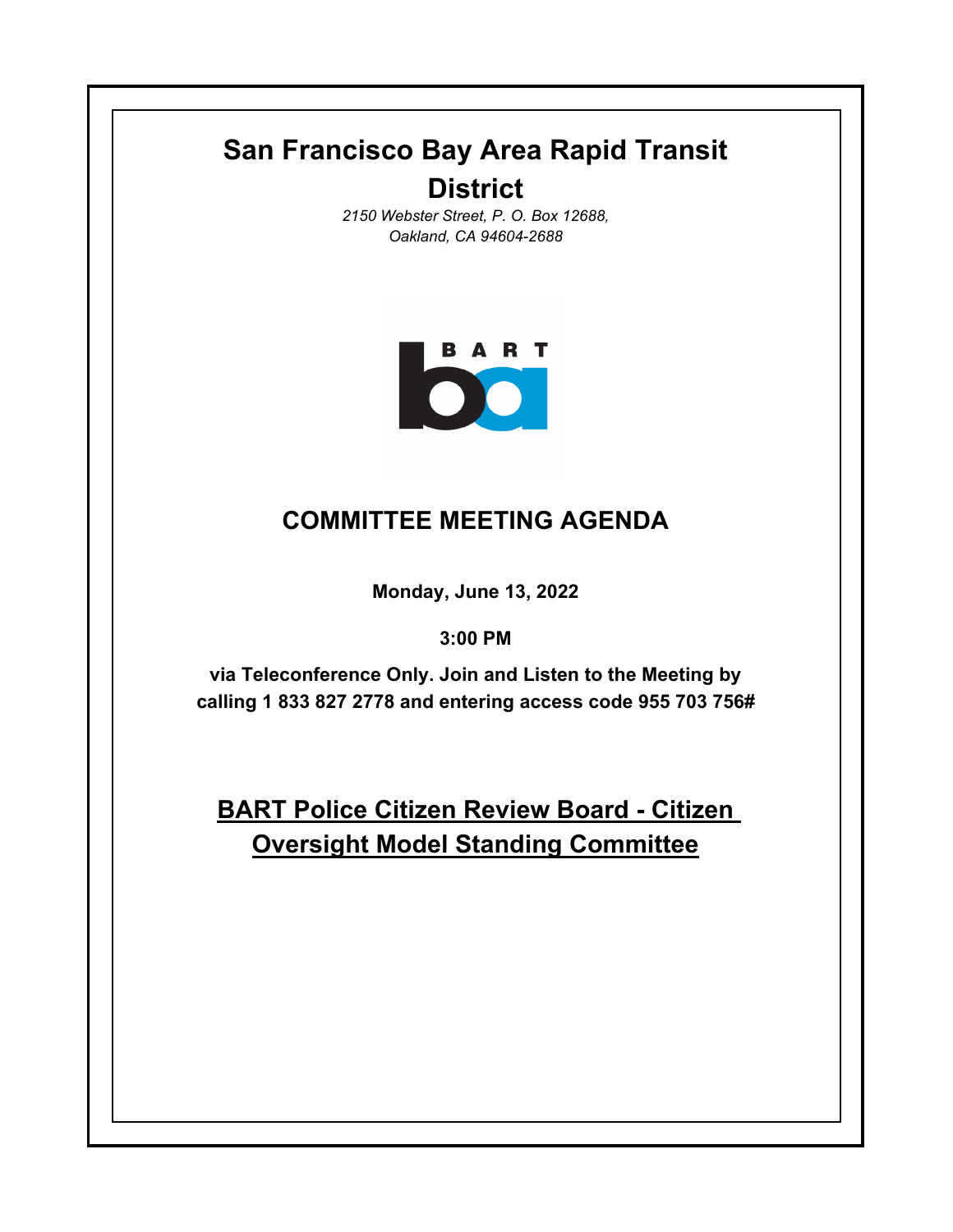## SAN FRANCISCO BAY AREA RAPID TRANSIT DISTRICT 2150 Webster Street, P. O. Box 12688, Oakland, CA 94604-2688

NOTICE AND AGENDA BART POLICE CITIZEN REVIEW BOARD Citizen Oversight Model Standing Committee June 13, 2022 3:00 p.m.

COMMITTEE MEMBERS: Members Armstrong, Mensinger and Perezvelez

Chairperson Armstrong has called a Meeting of the Citizen Oversight Model Standing Committee on Monday, June 13, 2022, at 3:00 p.m., via teleconference only.

Please note, pursuant to all necessary findings having been made by the Board of Directors of the San Francisco Bay Area Rapid Transit District (for itself as well as all subordinate legislative bodies) to continue remote public meetings in the manner contemplated under urgency legislation Assembly Bill No. 361, public participation for this meeting will be via teleconference only.

Presentation materials will be available at least 72 hours prior to the Public Outreach Standing Committee meeting at https://bart.legistar.com/Calendar.aspx (click on "Agenda").

You may join and listen to the Meeting by calling 1 833 827 2778 and entering access code 955 703 756#

You may join the Microsoft Teams meeting with this link:

https://teams.microsoft.com/l/meetup-join/19%3ameeting\_NDMxZmE4OGEtNjA2ZS00ZGJkL TlmY2QtYTllZDc1ZTFmNzk3%40thread.v2/0? context=%7b%22Tid%22%3a%2256c41995-d45f-4669-a533-30fdded094d9%22%2c%22Oid %22%3a%222abd3ac4-add6-4c1c-804d-063f9fc6b7b6%22%7d

We strongly encourage public comments to be submitted via email. You may submit comments via email to CitizenReviewBoard@bart.gov using "public comment" as the subject line. Your comment will be provided to the Board and will become a permanent part of the file. Please submit your comments as far in advance as possible. Emailed comments must be received before 12:00 p.m. in order to be included in the record.

Individuals may also be given an opportunity by the moderator to speak on any item on the agenda by calling 1 833 827 2778 and entering access code 955 703 756# in advance of the item. Public comment will be limited to three (3) minutes per person. Your phone will be muted until you are